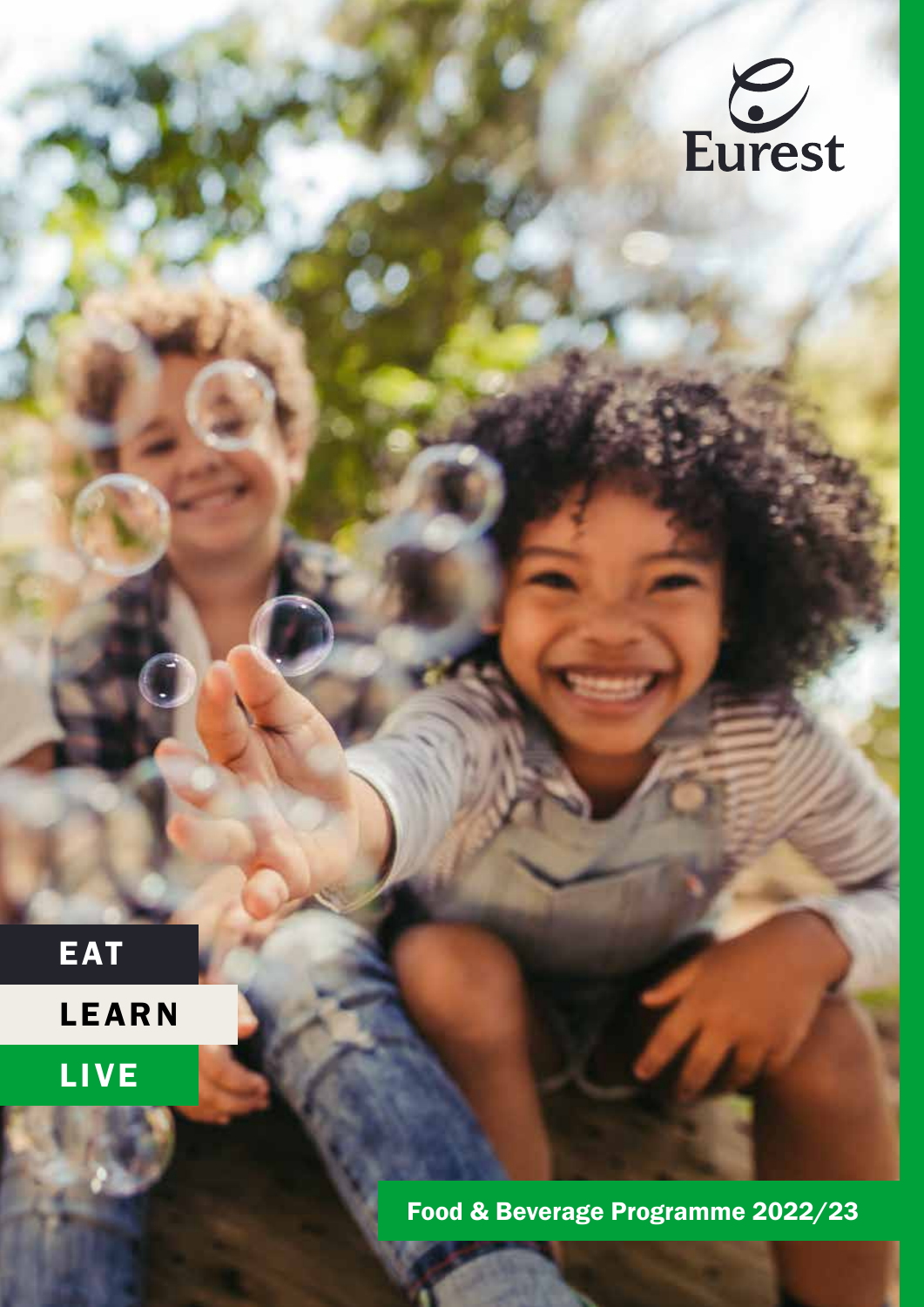### *Dear Parents,*

*We are happy to welcome you to a new and exciting school year at the Vienna International School. All of us here at Eurest view ourselves as partners in all matters concerning food and beverages offered to your children at VIS.*

> *Andrew Warren Eurest Unit Manager*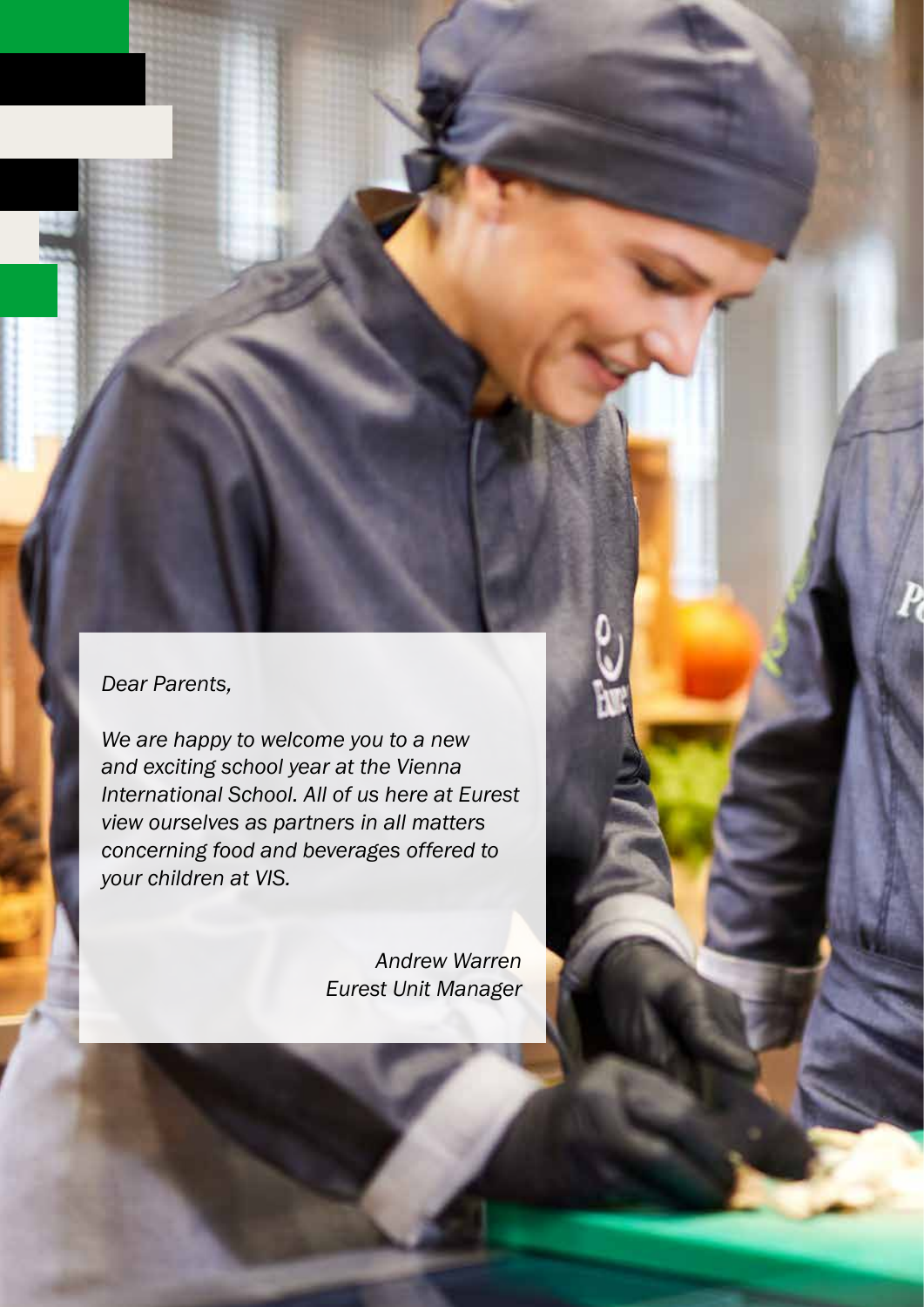### EUREST FOOD & BEVERAGE

# PROGRAMME 2022/23

*It is a challenge to offer a variety of food that students enjoy, and that is nutritious well balanced, and good value for money. We will continue to aim for the highest standards of quality, friendliness, and service. Our goal is to improve the daily life of VIS students through our professionalism and flexibility.*

### OUR DAILY OFFERS AT A GLANCE;

- Morning snacks
- A Menu selection of 3 different main courses. A menu includes a soup of the day, main course, salad, fruit or dessert. Our menus never contain pork.
- One menu is Eat.Learn.Live our healthiest alternative.
- Pasta of the day an interesting pasta dish is offered daily.
- Special of the day a wide selection of various speciality dishes.
- Salad bar with at least 6 fresh salads.
- A large selection of freshly made sandwiches.
- A broad selection of fresh fruit and fruit salads.
- A variety of snacks, dried fruits.
- Various mineral waters, soft drinks, yoghurt and milk.

All dishes in our menus have been reviewed by the Eurest nutritionist and approved to be suitable for a child's healthy and balanced diet.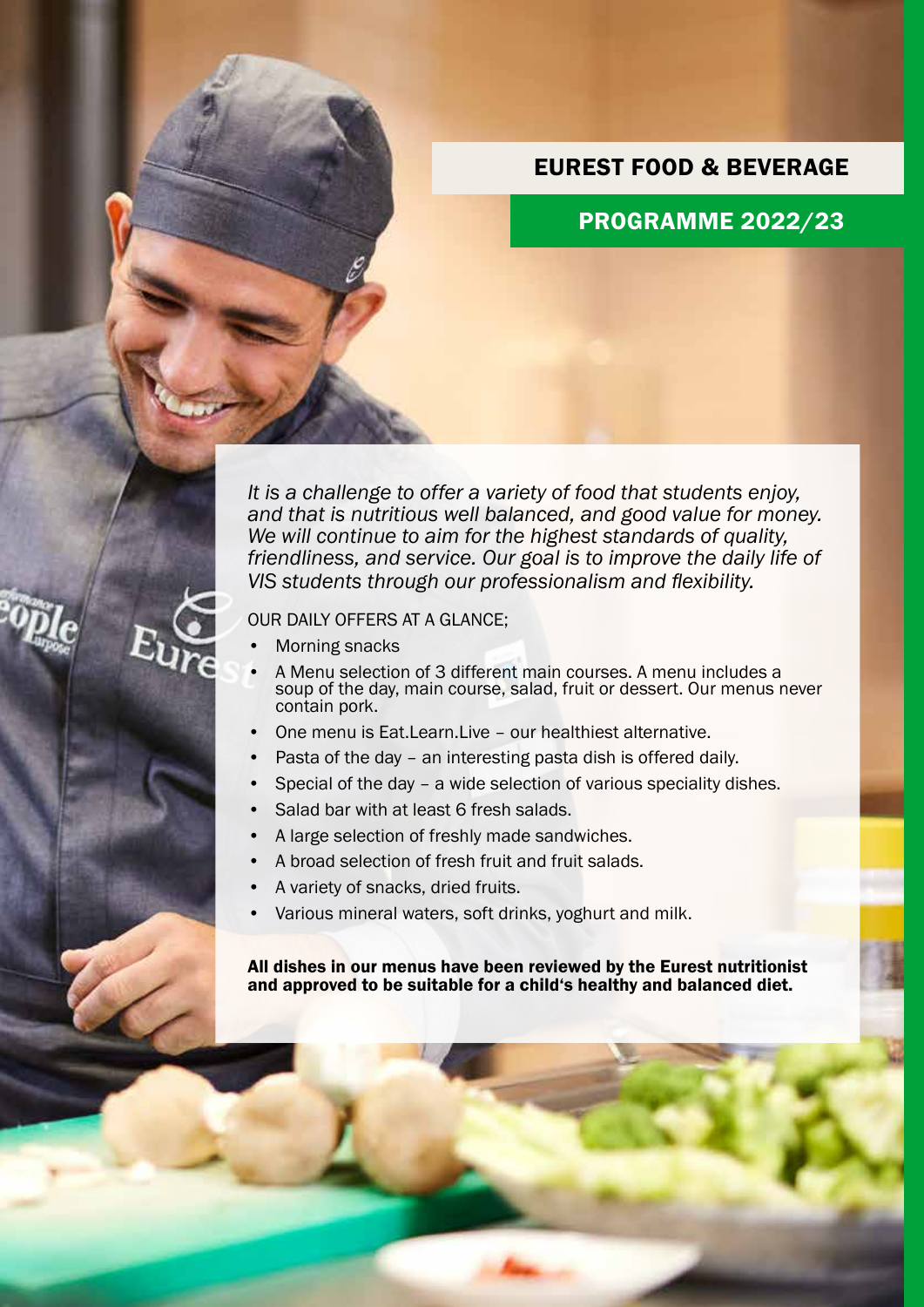### AN OVERVIEW OF THE

# 2022/23 EUREST FOOD AND BEVERAGE PROGRAMME

### *COST OF LUNCH*

The cost for a daily menu without beverage is  $\epsilon$  4,05 for ELC students, € 5,20 for Primary School students and € 5,95 for Secondary School students.

Our menu contains soup of the day, a main course from the choice of three daily menus and a dessert or fruit.

#### *YEARLY, SEMESTER OR QUARTERLY PREPAYMENT OF LUNCH*

Parents may select to purchase "prepaid" lunch quarterly, per semester or for the entire year. The prepayment prices for lunch are listed in Eurest Pricelist 2022/23.

By choosing prepayment, Eurest will grant you a deduction of 2 – 5% off the regular menu price.

### *REGISTRATION*

If you choose for your child to participate in the Eurest Prepaid school lunch programme, please register with Andrew Warren, Eurest Unit Manager. All registrations must be in written form.

Registration forms can be found at the VIS admissions office, the Eurest office (next to the dining room) or on the VIS homepage and Moodle (download as pdf file). Please fill in the form and return it to Andrew Warren either via post, email (andrew.warren@eurest.at) or in person. When your registration is received, Eurest will send your invoice via email.

The Prepaid programme can be joined at any time. Please contact Andrew Warren regarding conditions concerning possible deductions.

### *MENU*

Students in ELC through to Grade 1 who choose to have lunch at school are served a set meal. These meals are selected with balanced dietary considerations in mind as well as students' tastes and preferences. The ELC – Grade 1 choice is marked with "ELC" on our weekly menu plans.

As of Grade 2 a choice of one of our three different menus is available. As of Grade 6 a wide variety of food is available during lunchtime. This includes our 3 different menus, as well as pasta and our Special Dish of the day.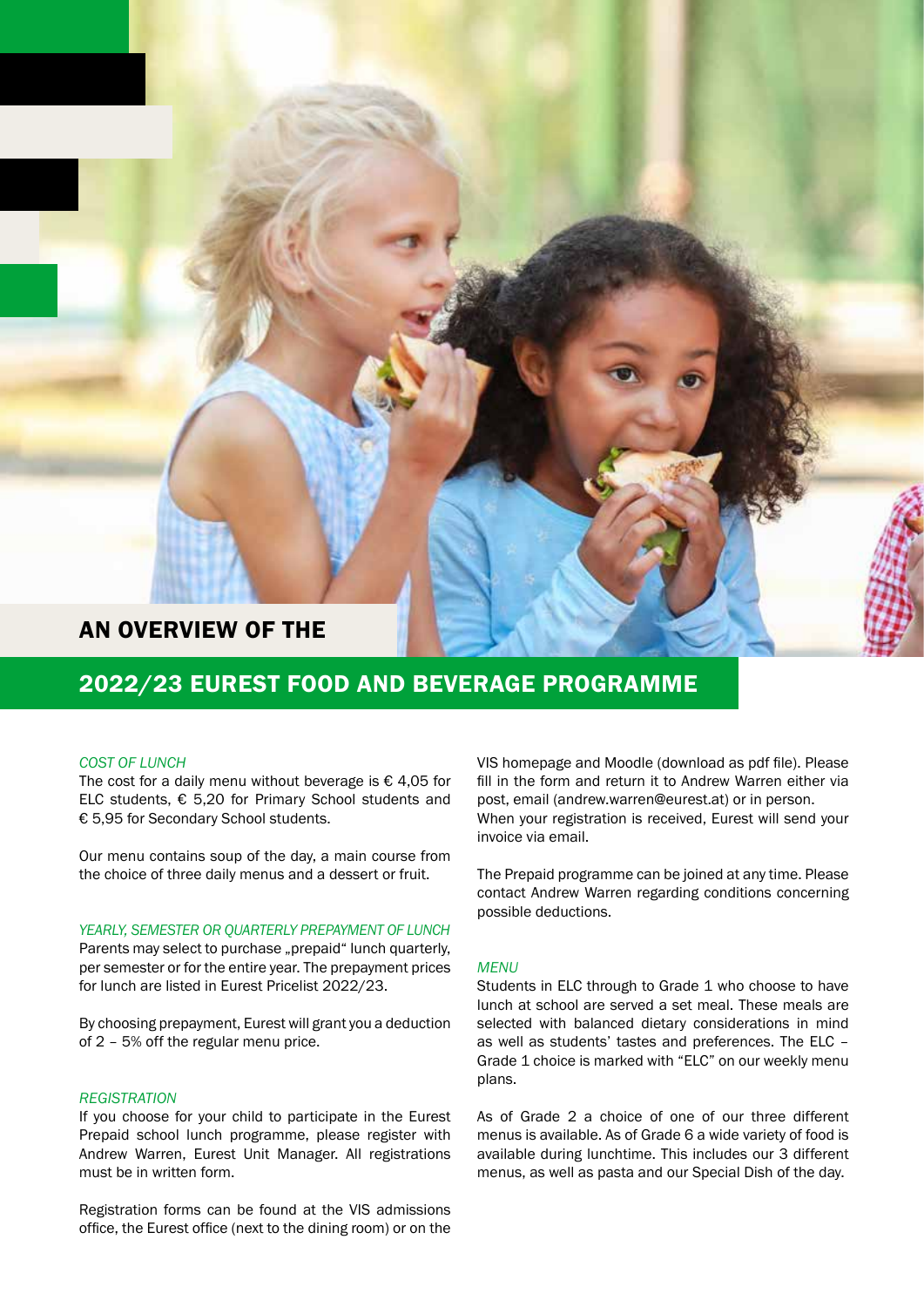

#### *SUBSTITUTIONS*

Students in Grades ELC – Grade 5 are not allowed to substitute from the set menu.

As of Grade 6, students can take other a la carte items. However, if the amount of a regular prepaid meal is exceeded, the overspent amount has to be paid cash.

### STUDENT ABSENCE

It should be noted that when a student who has prepaid lunch for the year is absent, no credit is given for that day. However, the discount for prepayment is calculated in such a way that a student could be absent for several days and still benefit a discount off the regular price.

#### *EUREST LUNCH CARD/EDU CARD*

Students use their EDU Card to pay for items bought in the VIS Cafeteria. The Card can be used in several ways:

1. If a parent chooses the prepayment programme of food, the Lunch Card is computer-coded to indicate this. All the student needs to do is show the card at the checkout.

2. Students who do not select the prepayment options can "load" their Cards with funds, creating a balance from which each day's lunch is deducted. This "loading" of money onto the student's card can be done in cash at one of our four cash registers, via bank transfer (see below or registration form), or directly with Andrew Warren.

3. Students who have chosen the prepayment options but who would also like to purchase extras (i.e., a croissant or a drink) can use the same procedure as above for crediting money to their card. At the lunch checkout, the prepayment is noted on the card, and extra items are paid for by deducting from the credited amount.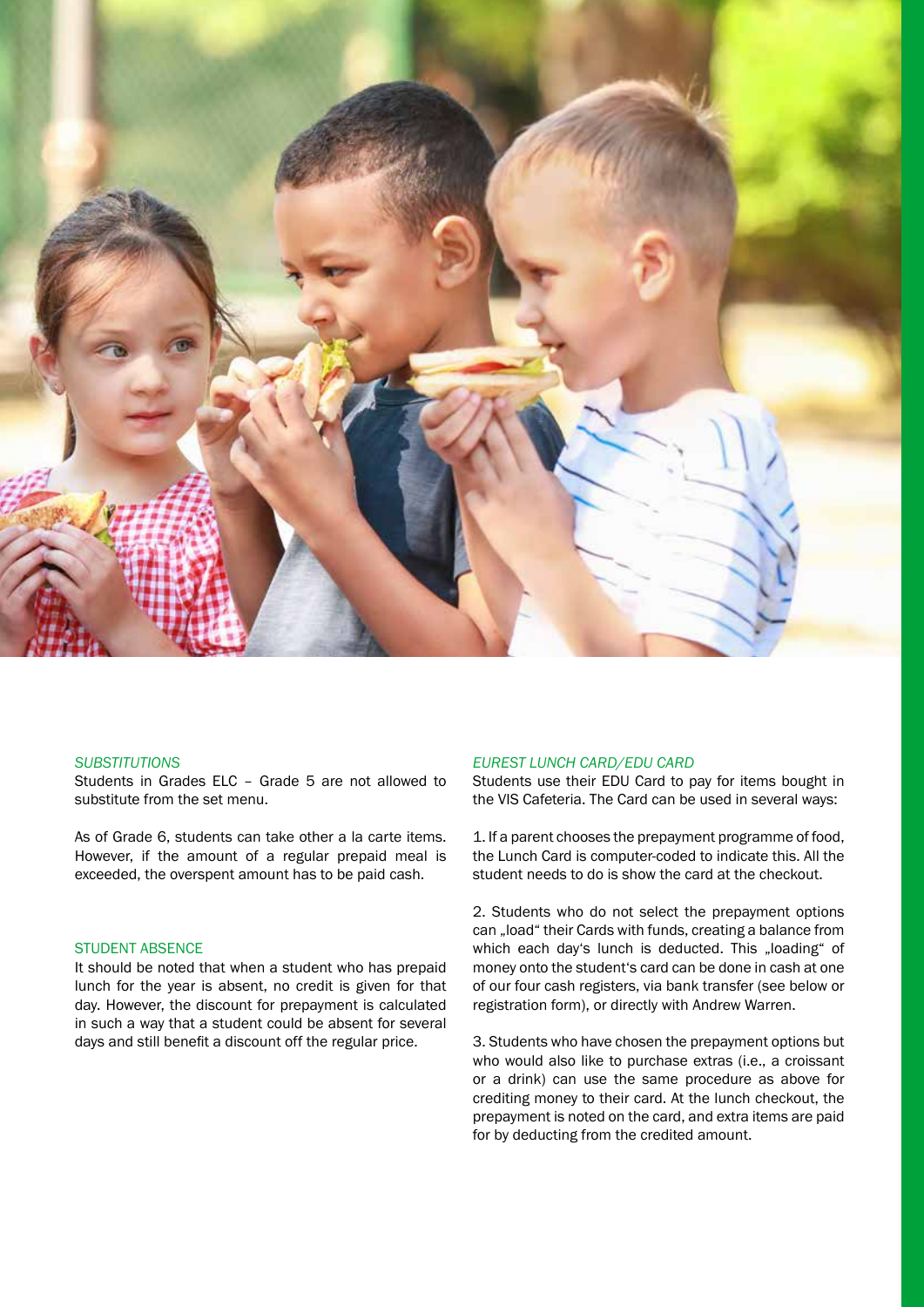

## 2022/23 EUREST FOOD AND BEVERAGE PROGRAMME

### *OVERDRAFT*

We recognize that a student or parent may forget to add money to the Card.

We allow any student to overdraw (i.e. negative balance) for two (2) days or minus  $\epsilon$  15,00. Thus, if a student comes to school and tries to purchase lunch with a card that has insufficient funds, the student will be given the lunch and the card will show an overdraft of the amount needed.

Until sufficient funds are added to the card to bring the balance to zero, students will only receive either a simple pasta dish or a soup, but we will never deny a student food!

All lunch card accounts are reviewed every three to four weeks, and when students have negative balances their parents will be notified via email.

Please note: Overdrafts will not be permitted during the last three weeks of the school year. Lunch card debts must be cleared.

### LOST AND FORGOTTEN ID-CARDS

If a student forgets his/her Lunch Card at home, he/she should wait at the end of the lunch line. Our Cashier will be able to identify the student's ID number and make the entry manually. The student's identity will have to be confirmed by a teacher.

As this procedure is lengthy and holds up the checkout, we ask all students to ensure that their EDU cards are brought to school every day.

If a Lunch/EDU Card is lost, a replacement can be obtained easily within 14 days after reporting the loss to the security office at the front gate office. The replacement of a card costs € 15,00. Once a Lunch/EDU Card is reported lost, it is deactivated immediately.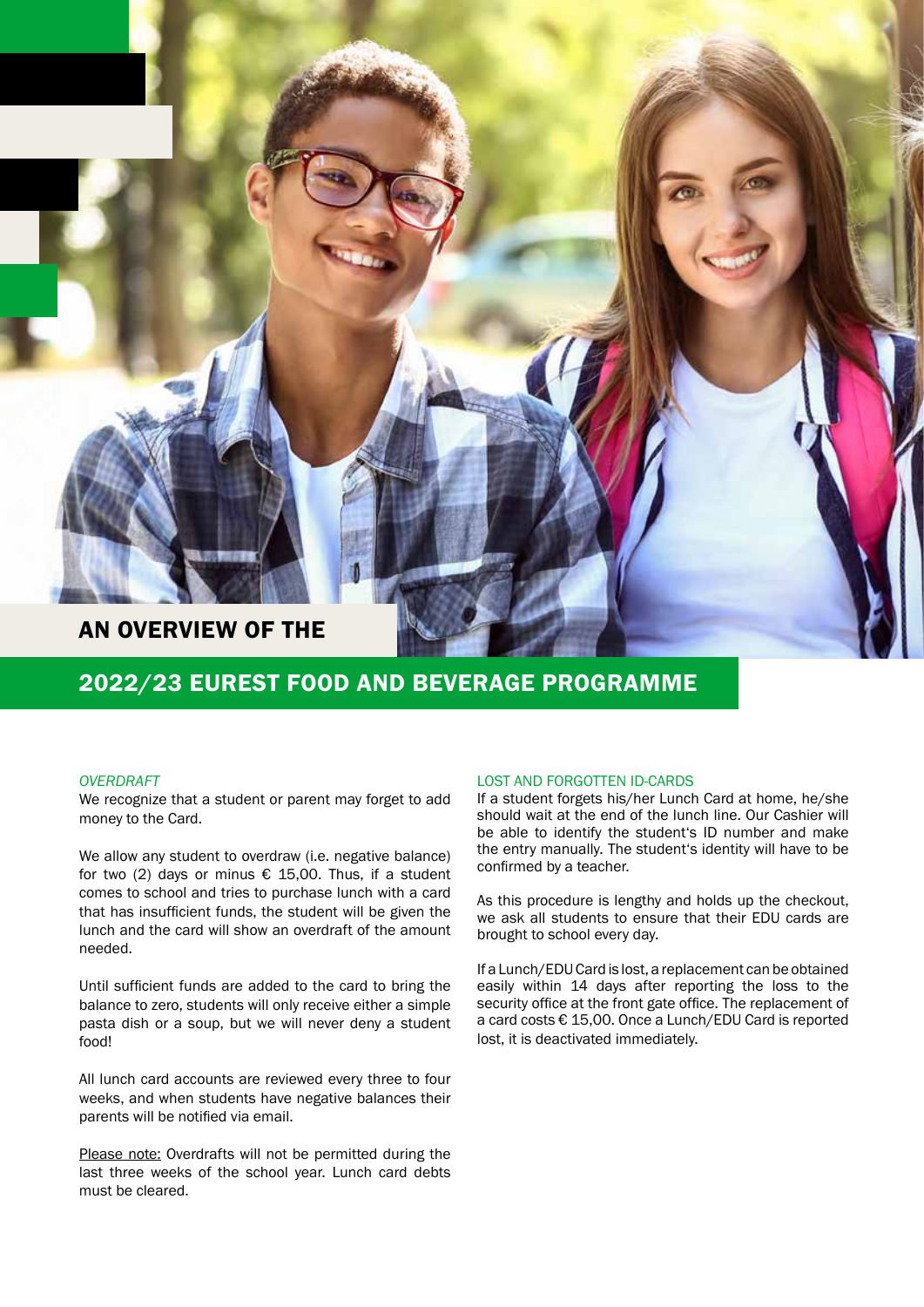

#### WITHDRAWAL

If you decide to leave our school lunch programme, withdrawal must be in written form and your account will be charged until the end of the month following the date of your giving notice.

In case of a withdrawal, the refund process will be handled as follows:

We will invoice you for the actual days of school until the stated withdrawal date, and the remaining funds will be transferred to your bank account. No refunds can be made in cash.

Please note: In case of a withdrawal, we are not able to grant you any deduction of our set menu prices. We will invoice you the regular menu price.

### PAYMENTS

We are only able to accept cash payments or payments made via bank transfer. We are not able to accept credit cards or bank cards. All payments are due in advance!

### **CONTROL**

Parents can receive a printed "Consumption List" at any time on demand. We believe this can be a good "tool" for cost control.

#### ADVANTAGES

By participating in our prepaid lunch programme, the student has the advantage of purchasing food and beverages at a value of  $\epsilon$  5,95 (i.e. a "daily allowance") but you only pay € 5,67 (yearly payment -5% off regular menu price). Please note that this is an example and applicable for students in grade 6 to grade 12, and based on the "yearly" payment option.

### BANK ACCOUNT

| Account Name | Eurest Restaurationsbetriebs-<br>ges.m.b.H. |
|--------------|---------------------------------------------|
| Bank Name    | UniCredit Bank Austria AG                   |
| IBAN         | AT97 1200 0006 5175 5104                    |
| <b>BIC</b>   | <b>BKAUATWW</b>                             |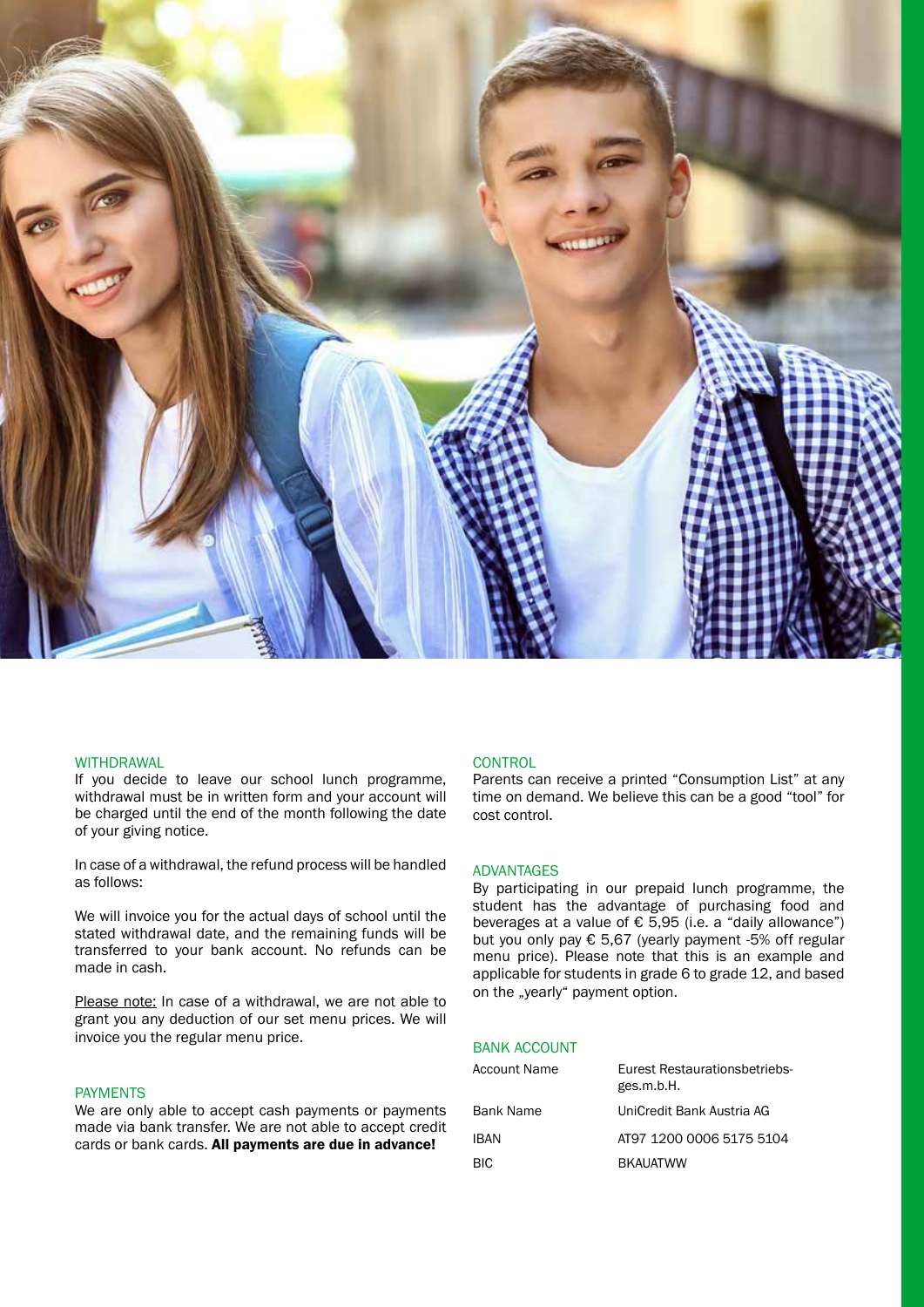*If you have any questions, need more information or if you have any suggestions, please feel free to contact us:*

*Andrew Warren, Eurest Unit Manager Eurest Restaurationsbetriebsges.m.b.H. c/o Vienna International School Straße der Menschenrechte 1 A- 1220 Vienna Mobile: +43 (676) 884 882 24 Mail: andrew.warren*@*eurest.at*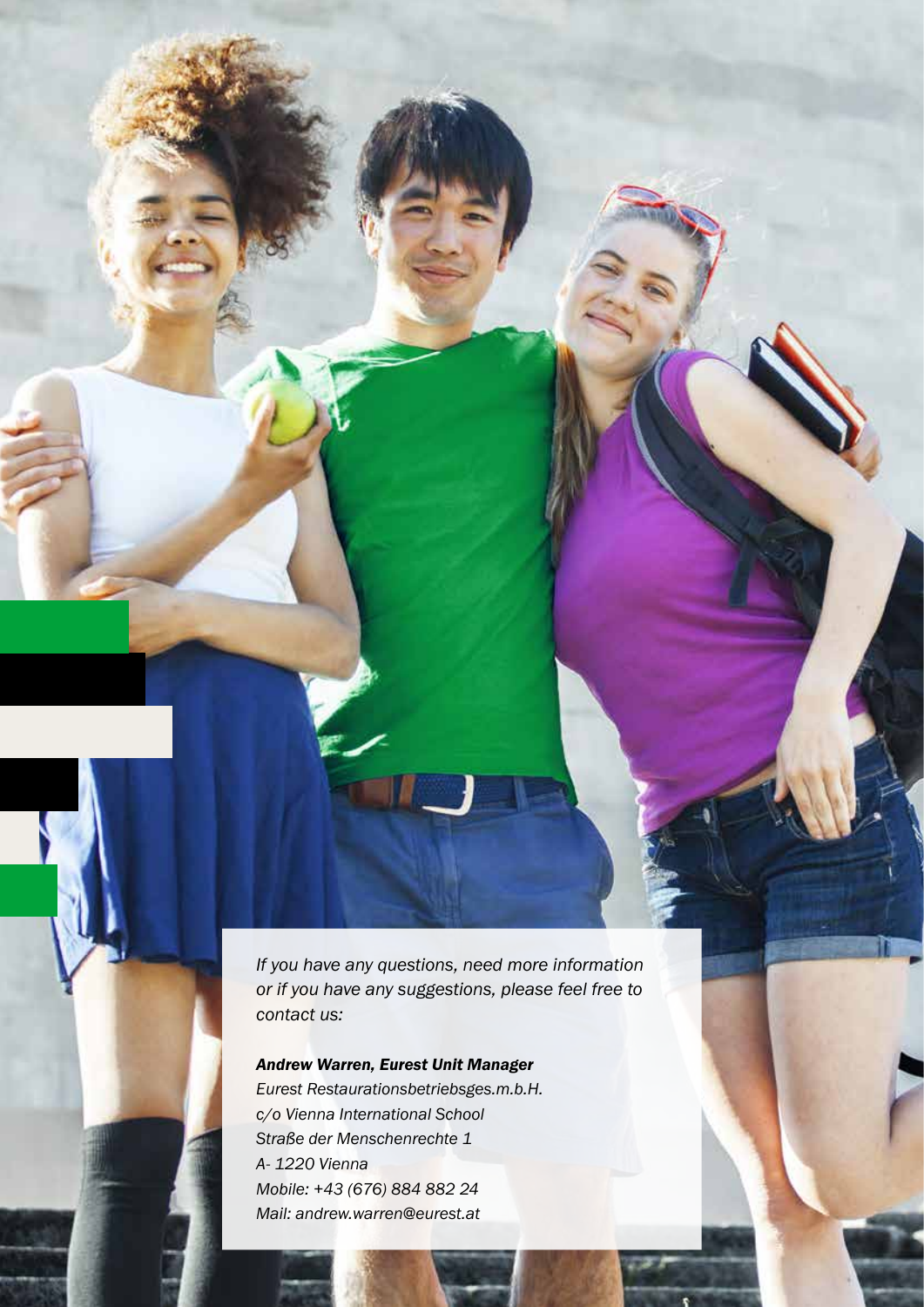## EUREST PRICE LIST PREPAID

## PREPAID 2022/23

| <b>ELC</b>                | <b>Price Single</b> | Discount % | # of days | <b>Price Total</b> |
|---------------------------|---------------------|------------|-----------|--------------------|
| <b>Regular Menu Price</b> | 4.05                |            | 177       | 716,85             |
| Yearly                    | 3,86                | 5,00%      | 177       | 683,22             |
| <b>Semesterly 1st</b>     | 3,97                | 2,00%      | 90        | 357,30             |
| Semesterly 2nd            | 3.97                | 2,00%      | 87        | 345,39             |
| Quarterly 4x              | 4,05                | 0,00%      | 44,25     | 179,21             |

| <b>PRIMARY SCHOOL</b> | <b>Price Single</b> | Discount % | # of days | <b>Price Total</b> |
|-----------------------|---------------------|------------|-----------|--------------------|
| Regular Menu Price    | 5,20                |            | 177       | 920,40             |
| Yearly                | 4.95                | 5,00%      | 177       | 876,15             |
| <b>Semesterly 1st</b> | 5,10                | 2,00%      | 90        | 459,00             |
| Semesterly 2nd        | 5,10                | 2,00%      | 87        | 443,70             |
| Quarterly 4x          | 5,25                | 0,00%      | 44.25     | 232,31             |

| <b>SECONDARY SCHOOL</b>   | <b>Price Single</b> | Discount % | # of days | <b>Price Total</b> |
|---------------------------|---------------------|------------|-----------|--------------------|
| <b>Regular Menu Price</b> | 5,95                |            | 177       | 1053,15            |
| Yearly                    | 5,67                | 5,00%      | 177       | 1003,00            |
| <b>Semesterly 1st</b>     | 5,83                | 2,00%      | 90        | 525,00             |
| Semesterly 2nd            | 5,83                | 2,00%      | 87        | 507,21             |
| Quarterly 4x              | 6,00                | 0,00%      | 44,25     | 265,50             |

| PAYMENTS ARE DUE AS FOLLOWS: |                                                                                            |                 |                           |
|------------------------------|--------------------------------------------------------------------------------------------|-----------------|---------------------------|
| Yearly payment               | 31.08.2022                                                                                 |                 |                           |
| 1st semster                  | 31.08.2022                                                                                 |                 |                           |
| 2nd semster                  | 31.01.2023                                                                                 |                 |                           |
| Quarterly payments           | 1 st. Ort. 31.08.2022, 2 nd. Ort. 31.10.2022, 3 rd. Ort. 31.01.2023, 4 th. Ort. 15.04.2023 |                 |                           |
| Payments to:                 | Eurest Restaurationsbetriebs G.m.b.H                                                       | Bank:           | UniCredit Bank Austria AG |
|                              | Wagramer Strasse 17-19 / 4 Stock.                                                          | Swift/Bic code: | <b>BKAUATWW</b>           |
|                              | A-1220 Vienna, Austria                                                                     | IBAN:           | AT97 1200 0006 5175 5104  |

### Please mark your child's (children's) name(s) and grade(s) clearly on the bank form!

All payments are due in advance and only the above terms of payment are accepted. We kindly ask you to use our registration form. You can join our Pre Paid school lunch programme at any given time - deduction from the set menu price will be set by Andrew Warren according to the remaining days of school.

If you,for any given reason, decide to leave our programme, we will charge you until the end of the month following the date of you giving notice - please understand that a withdrawal must be in written form!

In case of a withdrawal, the refund process will be handled as follows: We will invoice you for the actual days of school until the above stated date and the remaining funds will be transferred to your bank account - no cash will be refunded. In case of a withdrawal are we not able to grant you any deduction of our set menu prices - we will invoice you the regular menu prices.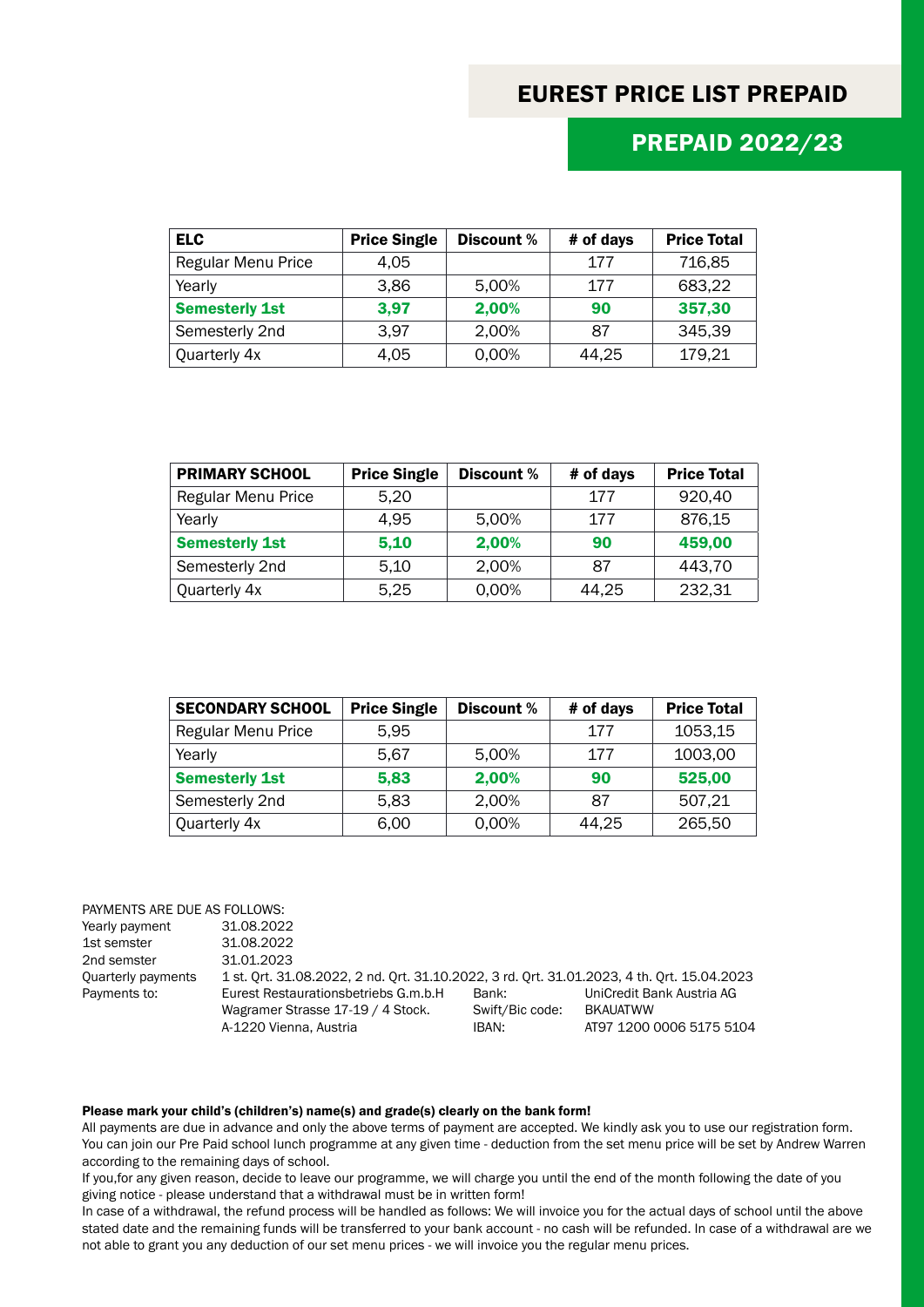The 2022/23 school year will feature more Theme Weeks such as Asian, African and South American. We serve students from more than 100 countries, and we want our children to take the opportunity and try foods from different countries around the world.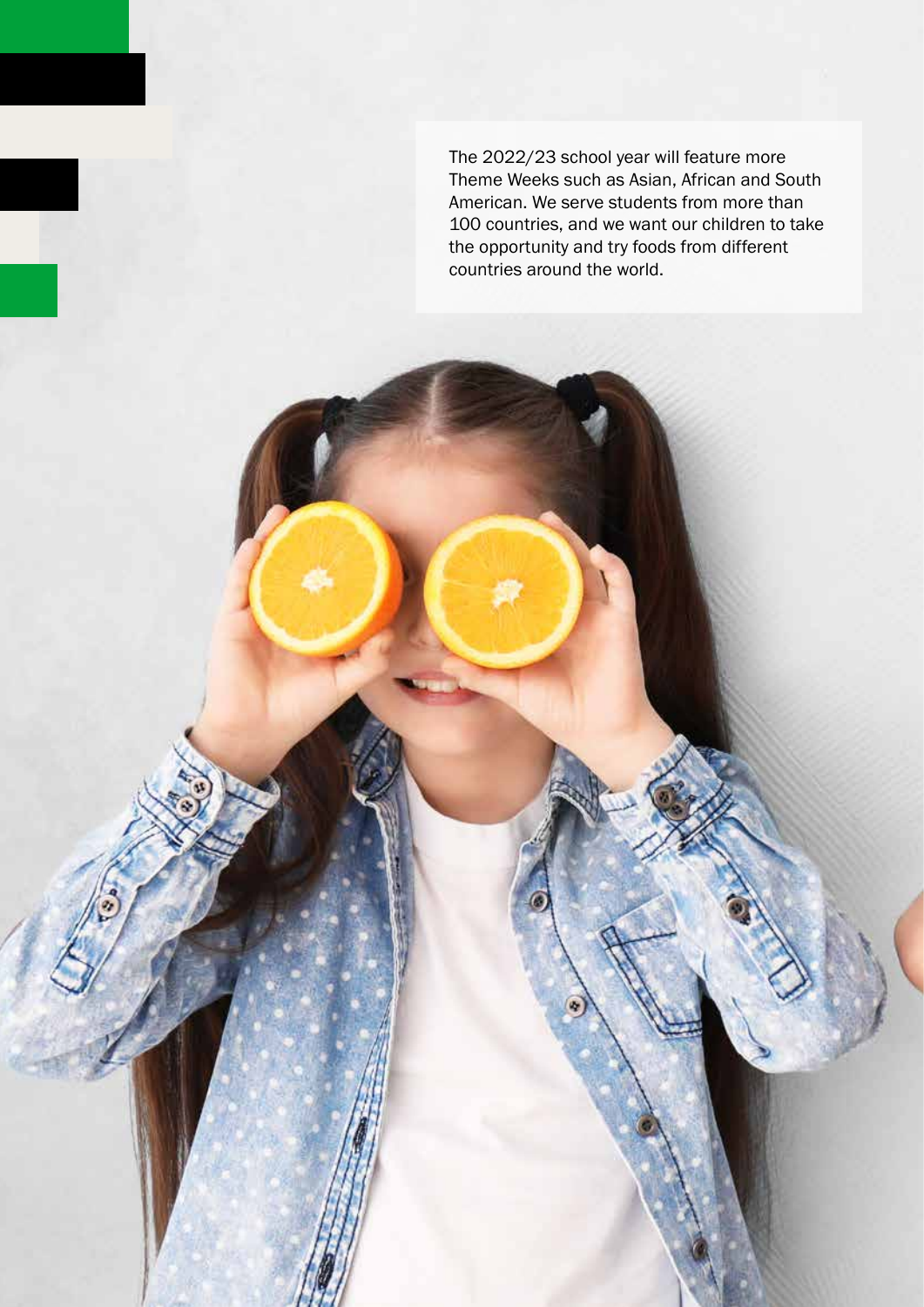

# LEARN



**EAT** We offer our guests a high quality, freshly prepared and seasonal selection of meals for their mental and physical performance.

**LEARN** We generate interest in our guests for conscious eating habits and advance our teams with specific training courses.

LIVE With competence and passion, we are committed to behave in a sustainable manner toward society and the environment.